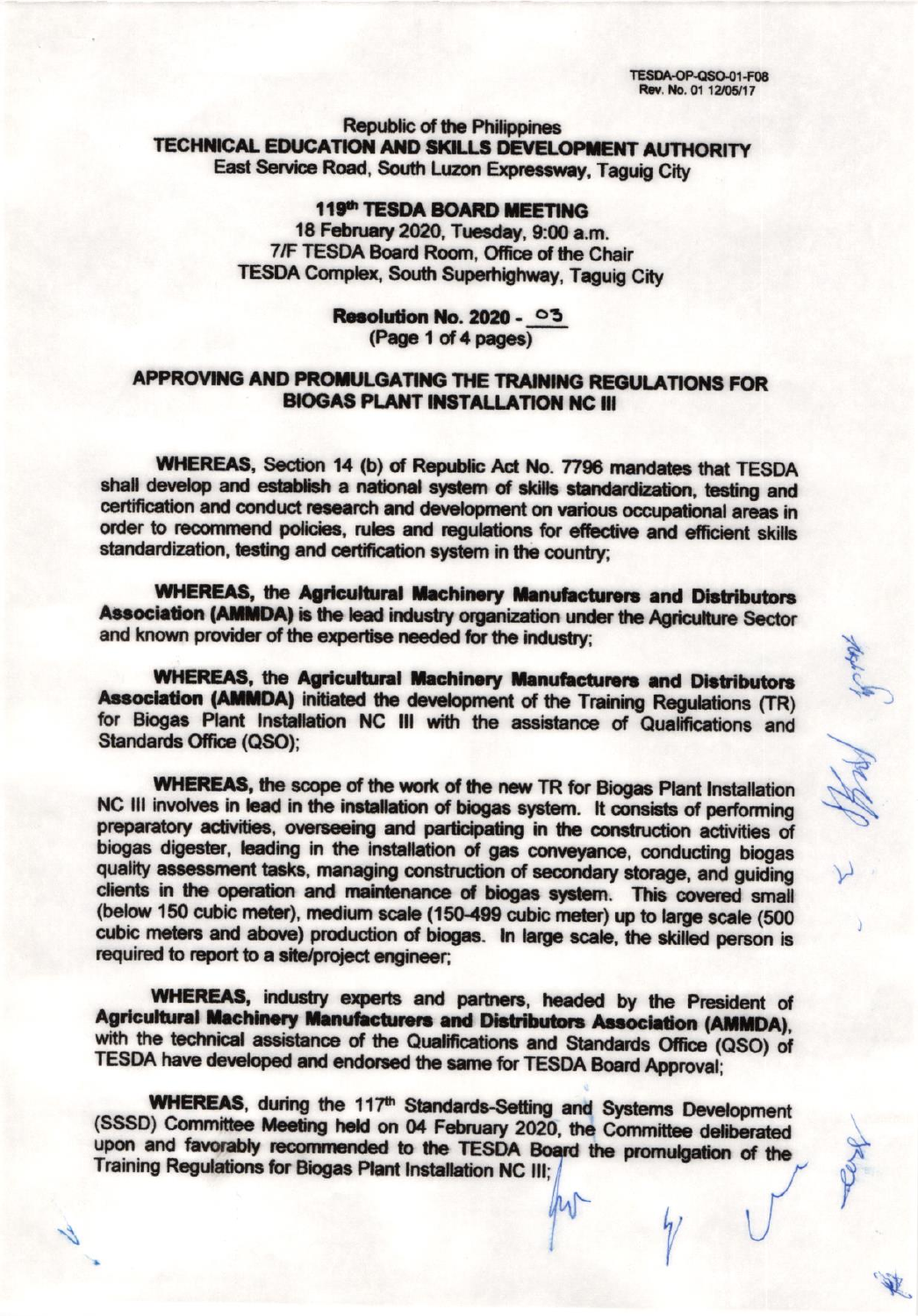**TESDA-OP-QSO-01-F08** Rev. No. 01 12/05/17

**Republic of the Philippines** TECHNICAL EDUCATION AND SKILLS DEVELOPMENT AUTHORITY East Service Road, South Luzon Expressway, Taguig City

> 119th TESDA BOARD MEETING 18 February 2020, Tuesday, 9:00 a.m. 7/F TESDA Board Room, Office of the Chair **TESDA Complex, South Superhighway, Taguig City**

### Resolution No. 2020 - 03 (Page 2 of 4 pages)

# APPROVING AND PROMULGATING THE TRAINING REGULATIONS FOR **BIOGAS PLANT INSTALLATION NC III**

WHEREAS, during the 119th TESDA Board Meeting on 18 February 2020 at 9:00 a.m., the TESDA Board considered and approved the promulgation of the Training Regulations for Biogas Plant Installation NC III;

NOW, THEREFORE, BE IT RESOLVED AS IT IS HEREBY RESOLVED, that the TESDA Board in its meeting today, 18 February 2020 at 9:00 a.m., approves and promulgates the aforementioned Training Regulations for Biogas Plant Installation NC III as herein appended:

## BE IT RESOLVED, FINALLY, that:

(1) Copies of this Resolution and the abovementioned Training Regulations be published in the Official Gazette or in a newspaper of general circulation, and disseminated to all concerned, and the same shall be effective fifteen (15) days upon publication;

(2) All programs to be registered under this new Training Regulations must comply with the requirements of the aforementioned Training Regulations. The registration under this new Training Regulations shall commence on the date of effectivity as indicated in the Implementing Guidelines/ TESDA Circular for the deployment of the Training Regulations to be issued by the TESDA Secretariat; and

(3) Graduates of TVET programs covered by the aforementioned Training Regulations shall be required to undergo mandatory assessment under the national assessment and certification program.

(4) Copy of the Training Regulations is hereby made an integral part of this **Resolution**